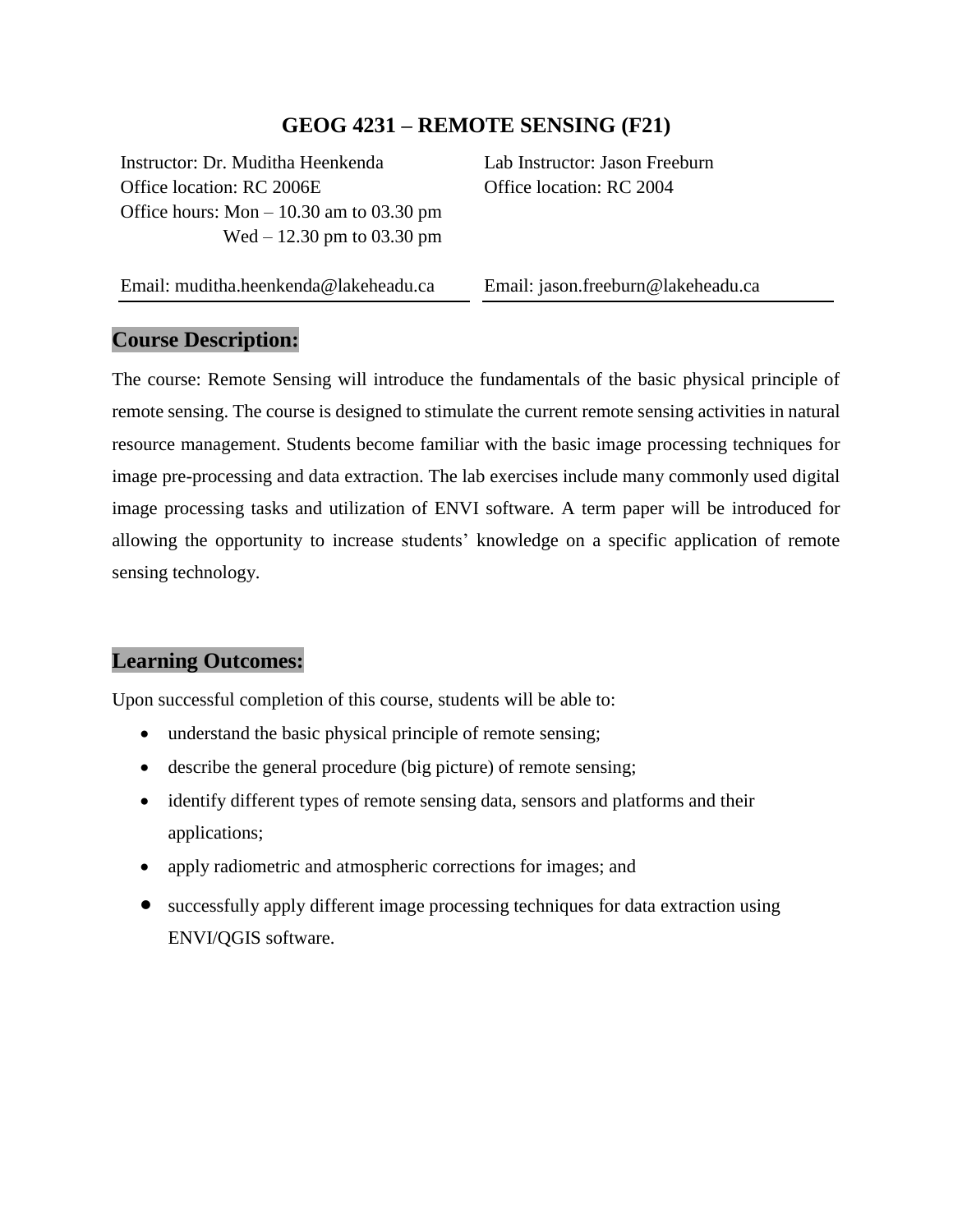## **Learning Resources:**

**Required:** Lillesand, T.M., Kiefer, R.W., and Chipman, J.W., 2015. *Remote Sensing and Image Interpretation*, 6th Edition (New Jersey: Wiley), ISBN 978-1-118-34328-9

ebook for renting: [https://www.wiley.com/en](https://www.wiley.com/en-ca/Remote+Sensing+and+Image+Interpretation%2C+7th+Edition-p-9781118919477)[ca/Remote+Sensing+and+Image+Interpretation%2C+7th+Edition-p-9781118919477](https://www.wiley.com/en-ca/Remote+Sensing+and+Image+Interpretation%2C+7th+Edition-p-9781118919477)

## **Grading:**

| Term project  | 25% |
|---------------|-----|
| Quizzes       | 5%  |
| Lab exercises | 40% |
| Midterm exam  | 15% |
| Final exam    | 15% |

## **Course Expectations/Student Responsibilities:**

- 1. **Attendance** is expected for each lecture and lab unless communicated with the instructor ahead of time. At the end of each lecture, there is a quiz open for a limited time period (worth 5% of the total course).
- **2. Late Assignments** receive a deduction of 10% per day unless an extension is agreed to with the instructor prior to the due date. After class assignments are graded and returned, late assignments receive a zero grade **but must be satisfactorily completed to receive credit in the course.**
- 3. **Participation** is expected in all class discussions, group work and collaborative efforts.
- 4. **Exams** (a) Student must obtain a minimum average grade of 50% on exams. If your exam average is not above 50% on these two exams, the lab and term paper marks will be dropped and your final mark will be based on the exams only.

(b) If you miss an exam for any reason other than those deemed acceptable in Lakehead University calendar, then you will be given the opportunity of an essay-based makeup exam that is significantly longer and more difficult.

5. **Citations Style:** For this course, please use the APA citation style.